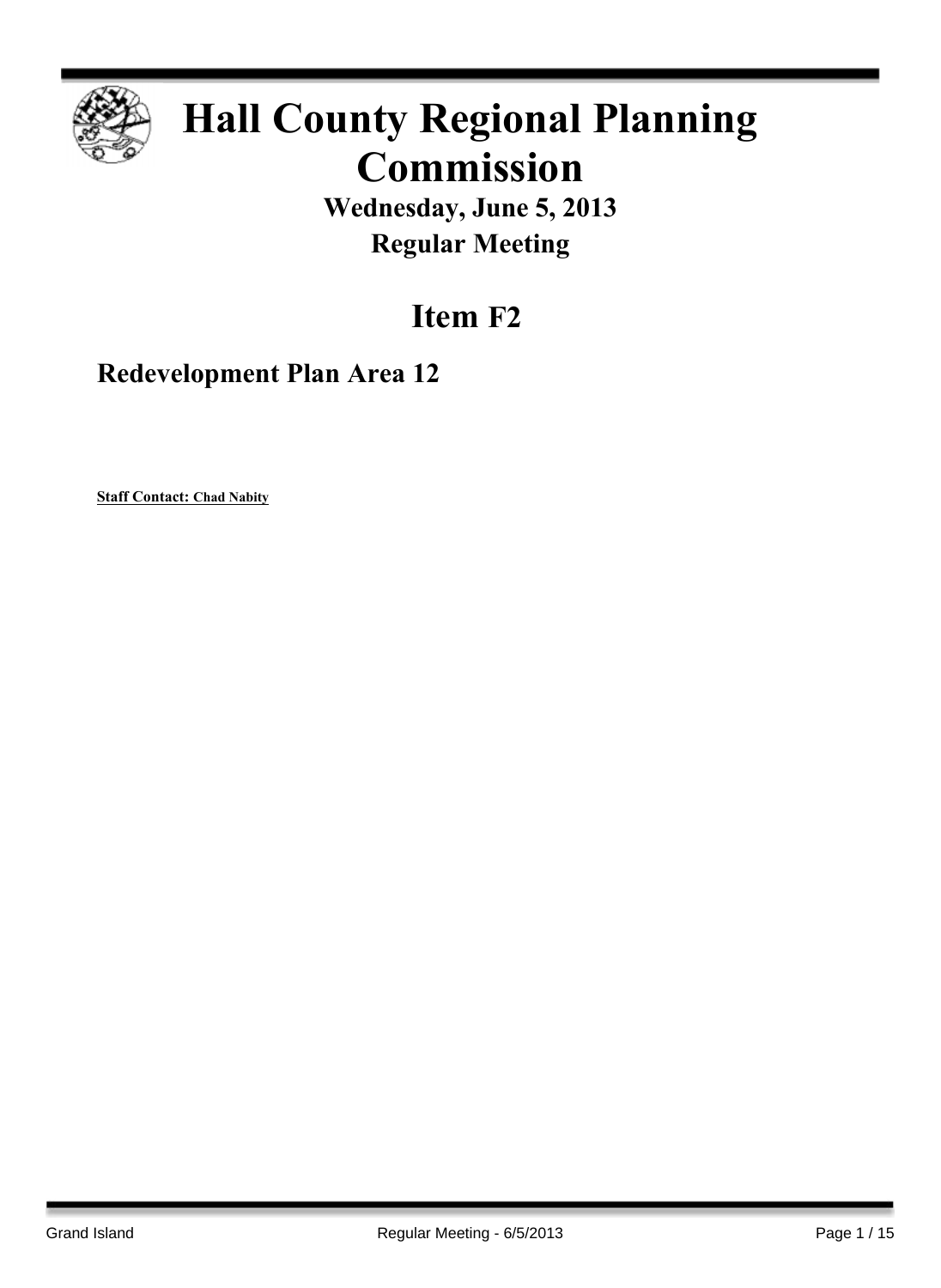## **Redevelopment Plan Amendment Grand Island CRA Area #12 May 2013**

**The Community Redevelopment Authority (CRA) of the City of Grand Island intends to approve a Redevelopment Plan for Area #12 within the city, pursuant to the Nebraska Community Development Law (the "Act") and provide for the financing of a specific infrastructure related project in Area #12.**

#### **Executive Summary: Project Description**

THE INITIAL CONSTRUCTION OF 25 UNITS OF SINGLE FAMILY HOMES (ALONG WITH THE SUBSEQUENT CONSTRUCTION OF A TOTAL OF APPROXIMATELY 620 UNITS AT A RATE OF BETWEEN 15 AND 30 UNITS PER YEAR UNTIL THE PROJECT IS COMPLETE). THE HOMES TO BE CONSTRUCTED WILL HAVE AN INTIAL SALE PRICE FROM \$140,000 - \$145,000, IN 2013 AND 2014 AND MEET THESE MINIMUM SPECIFICATIONS:

1150 SQUARE FEET FINISHED FIRST FLOOR, FULL UNFINISHED BASEMENT, 2 CAR ATTACHED GARAGE, KITCHEN APPLIANCES, CENTRAL HEATING AND AIR CONDITIONING, LANDSCAPING AND SPRINKLED LAWN.

THE HOUSES WILL BE CONSTRUCTED WITHIN THE COPPER CREEK SUBDIVISION LOCATED SOUTH OF OLD POTASH HIGHWAY AND EAST OF ENGLEMAN ROAD. THE PROJECT WILL INCLUDE THE PUBLIC IMPROVEMENTS NECESSARY TO SUPPORT THIS DEVELOPMENT INCLUDING BUT NOT LIMITED TO INSTALLATION OF STREET, STORMWATER FACILITIES, WATER AND SANITARY SEWER UITILITIES, ENGINEERING, SURVENYING, LANDSCAPING AND OTHER IMPROVEMENTS AS NECESSARY. THE CONSTRUCTION OF ADDITIONAL UNITS AND ANY AD VALORUM REVENUE GENERATED BY THOSE ADDITIONAL UNITS SHALL BE SUBJECT TO SUBSEQUENT CONTRACTS BETWEEN THE CRA AND THE DEVELOPER.

The developer intends to use Tax Increment Financing to aid in site development including the purchase of the property, necessary site work, installation of streets, storm sewer, sanitary sewer, water, other utilities and engineering, surveying and other consultant costs associated with and necessary for the redevelopment of this property. The developer intends to build single family homes ranging from 1150 to 1350 square feet with an attached garage on each lot. The 2013 sale price of these homes will be limited to between \$140,000 and \$145,000. The developer has presented 20 floor plans each with 3 alternate exterior elevations. The developer will be building 25 units with initial phase of the project and completing the infrastructure for the Copper Creek First and Second Subdivisions. The property has been approved with a preliminary plat for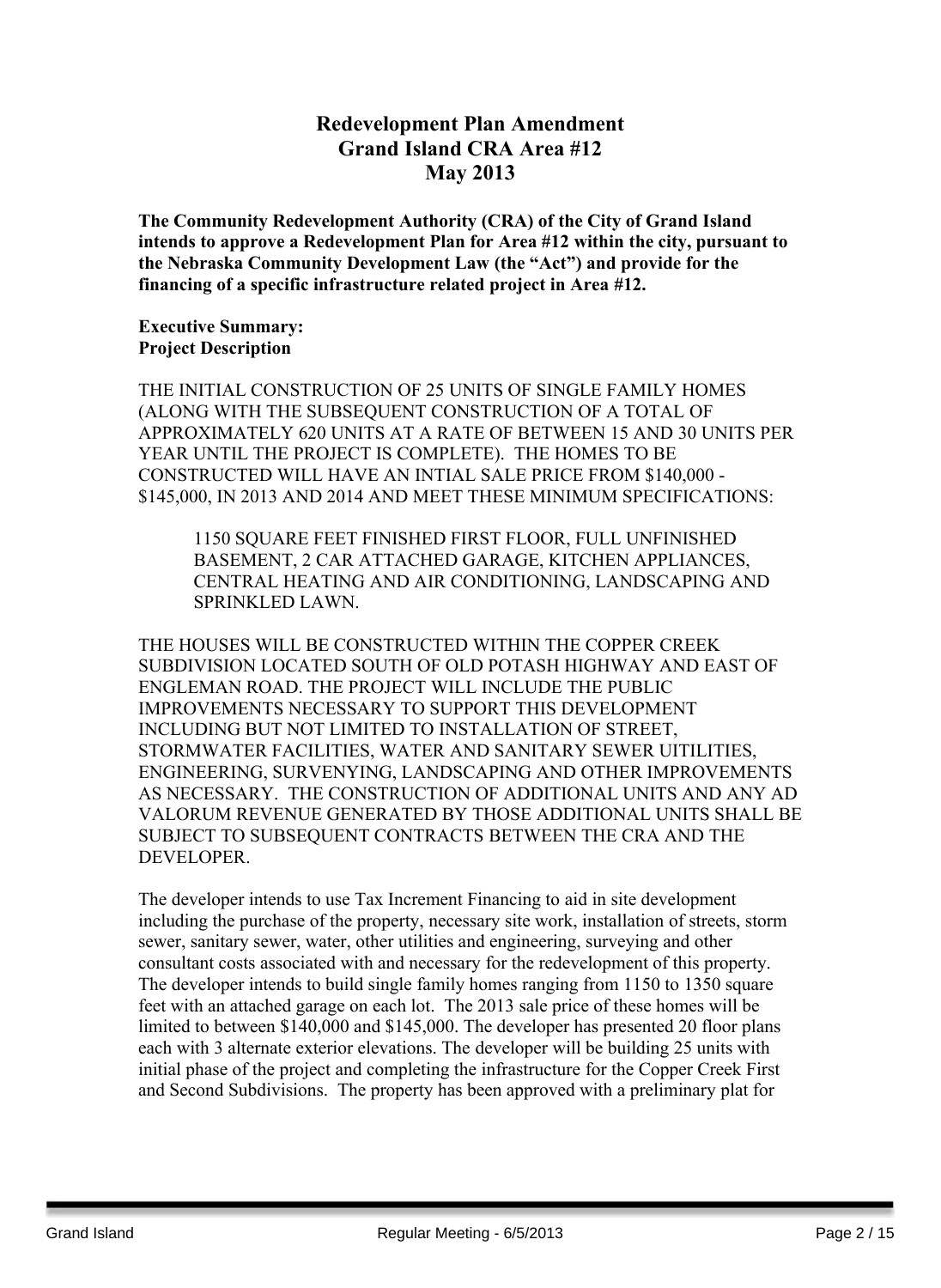620 units. The developer intends to install the infrastructure for this subdivision in at least 2 phases with the first phase completing the infrastructure for the northern section of the development, serving approximately 250 lots. The tax increment from the new home construction will be used to purchase the property and make necessary site improvements and utility extensions to support this development. This project would not be possible in an affordable manner without the use of TIF.

The site has been optioned by Guarantee Group, LLC, subject to the approval of the use of TIF for this development. All site work, demolition, streets and utilities will be paid for by the developer. The developer is responsible for and will provide evidence that they can secure adequate debt financing to cover the costs associated with the acquisition, site work, engineering, surveying and utility and street infrastructure. The Grand Island Community Redevelopment Authority (CRA) intends to pledge the ad valorem taxes generated beginning January 1, 2015 towards the allowable costs and associated financing for the acquisition, site work, streets and utility infrastructure. The CRA also intends to continue pledging ad valorem taxes generated by future phases of this development in future contracts for Tax Increment Financing during the life of this project.

## **TAX INCREMENT FINANCING TO PAY FOR THE ACQUISTION OF THE PROPERTY AND RELATED SITE WORK WILL COME FROM THE FOLLOWING REAL PROPERTY:**

**Property Description (the "**Redevelopment Project Area")

This property is located south of Old Potash Highway and east of Engleman Road in northwest Grand Island. The attached map identifies the subject property and the surrounding land uses:

**Legal Descriptions** *ALL OF THE NW1/4, SECTION 23, TOWNSHIP 11, NORTH, RANGE 10 WEST OF THE 6 TH P.M., HALL COUNTY, NEBRASKA, LESS AND EXCEPT MEYER'S SUBDIVISION, M AND M SUBDIVISION AND THE EAST 35 FEET OF THE NW ¼.*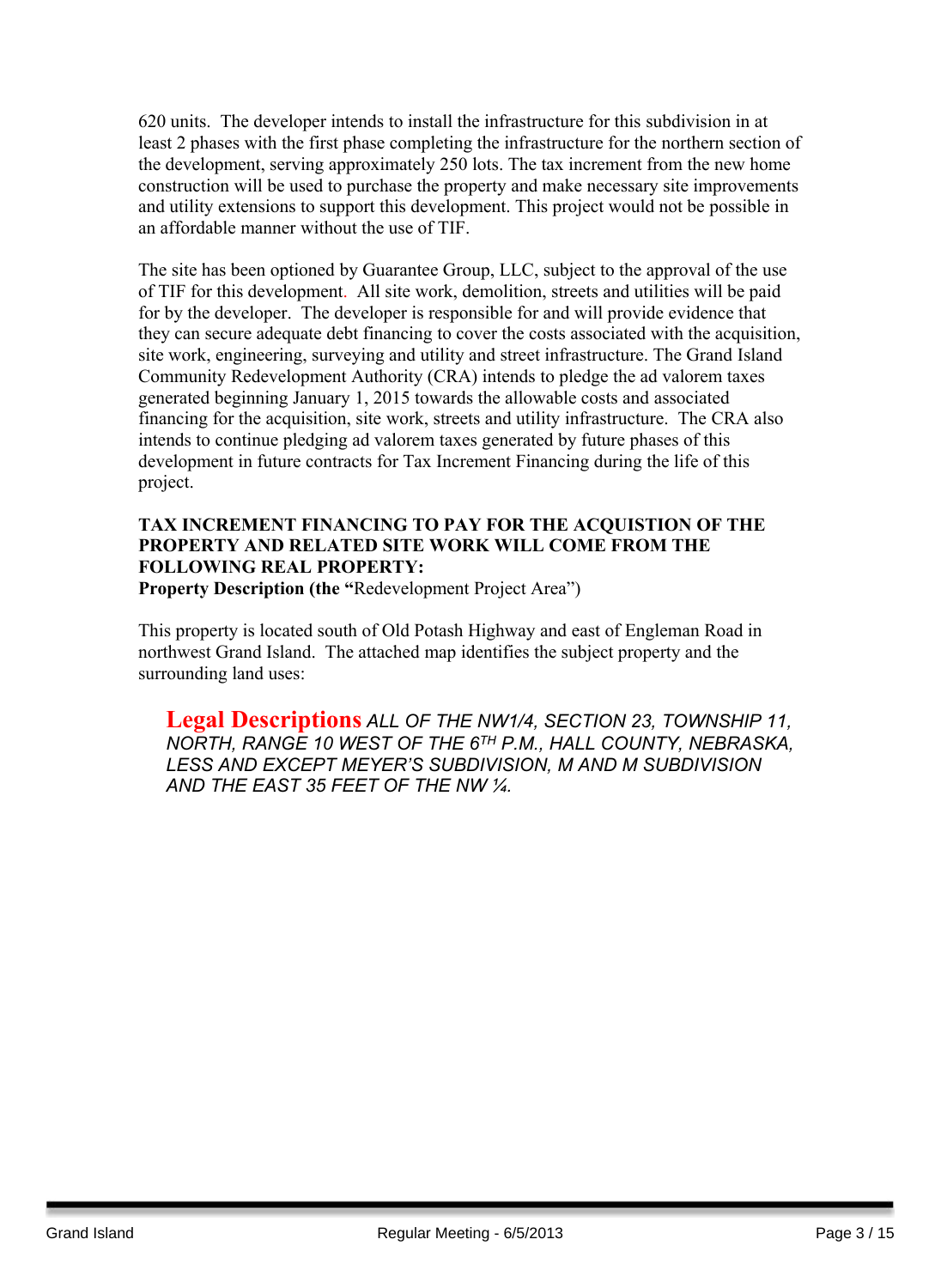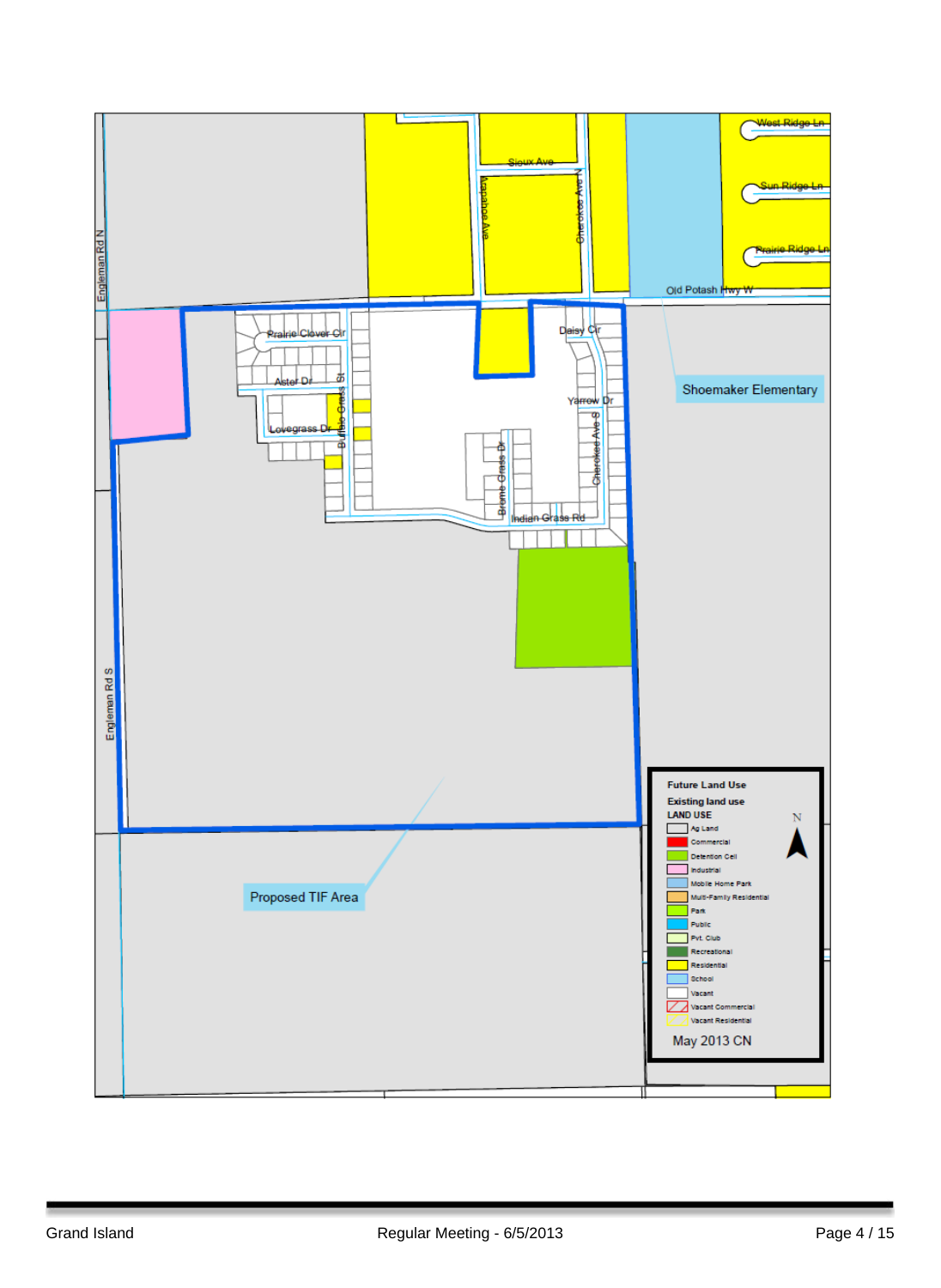The tax increment will be captured for the tax years the payments for which become delinquent beginning in years 2015 and ending upon expiration of the final contract for construction of affordable housing.

The increase will come from the development single family homes on this property. Increases are anticipated from at least 10 phases of this development and potentially from as many as 40 phases depending on the number of housing units included in each contract. The anticipated taxable valuation of this project at completion of the first phase of 25 units is \$3,500,000. The final valuation of this project with 620 housing units at \$140,000 per unit would be \$86,800,000. The actual final valuation will be subject to appreciation and inflationary forces over the course of the development timeframe.

Statutory Pledge of Taxes.

Pursuant to Section 18-2147 of the Act, any ad valorem tax levied upon real property in the Redevelopment Project Area shall be divided, for the period not to exceed 15 years after the effective date of the provision, which effective date shall be January 1, 2015 and the effective date of each subsequent contract associated with this redevelopment plan.

a. That portion of the ad valorem tax which is produced by levy at the rate fixed each year by or for each public body upon the redevelopment project valuation shall be paid into the funds, of each such public body in the same proportion as all other taxes collected by or for the bodies; and

b. That portion of the ad valorem tax on real property in the redevelopment project in excess of such amount, if any, shall be allocated to and, when collected, paid into a special fund of the Authority to pay the principal of; the interest on, and any premiums due in connection with the bonds, loans, notes, or advances on money to, or indebtedness incurred by, whether funded, refunded, assumed, or otherwise, such Authority for financing or refinancing, in whole or in part, a redevelopment project. When such bonds, loans, notes, advances of money, or indebtedness including interest and premium due have been paid, the Authority shall so notify the County Assessor and County Treasurer and all ad valorem taxes upon real property in such redevelopment project shall be paid into the funds of the respective public bodies.

Pursuant to Section 18-2150 of the Act, the ad valorem tax so divided is hereby pledged to the repayment of loans or advances of money, or the incurring of any indebtedness, whether funded, refunded, assumed, or otherwise, by the CRA to finance or refinance, in whole or in part, the redevelopment project, including the payment of the principal of, premium, if any, and interest on such bonds, loans, notes, advances, or indebtedness.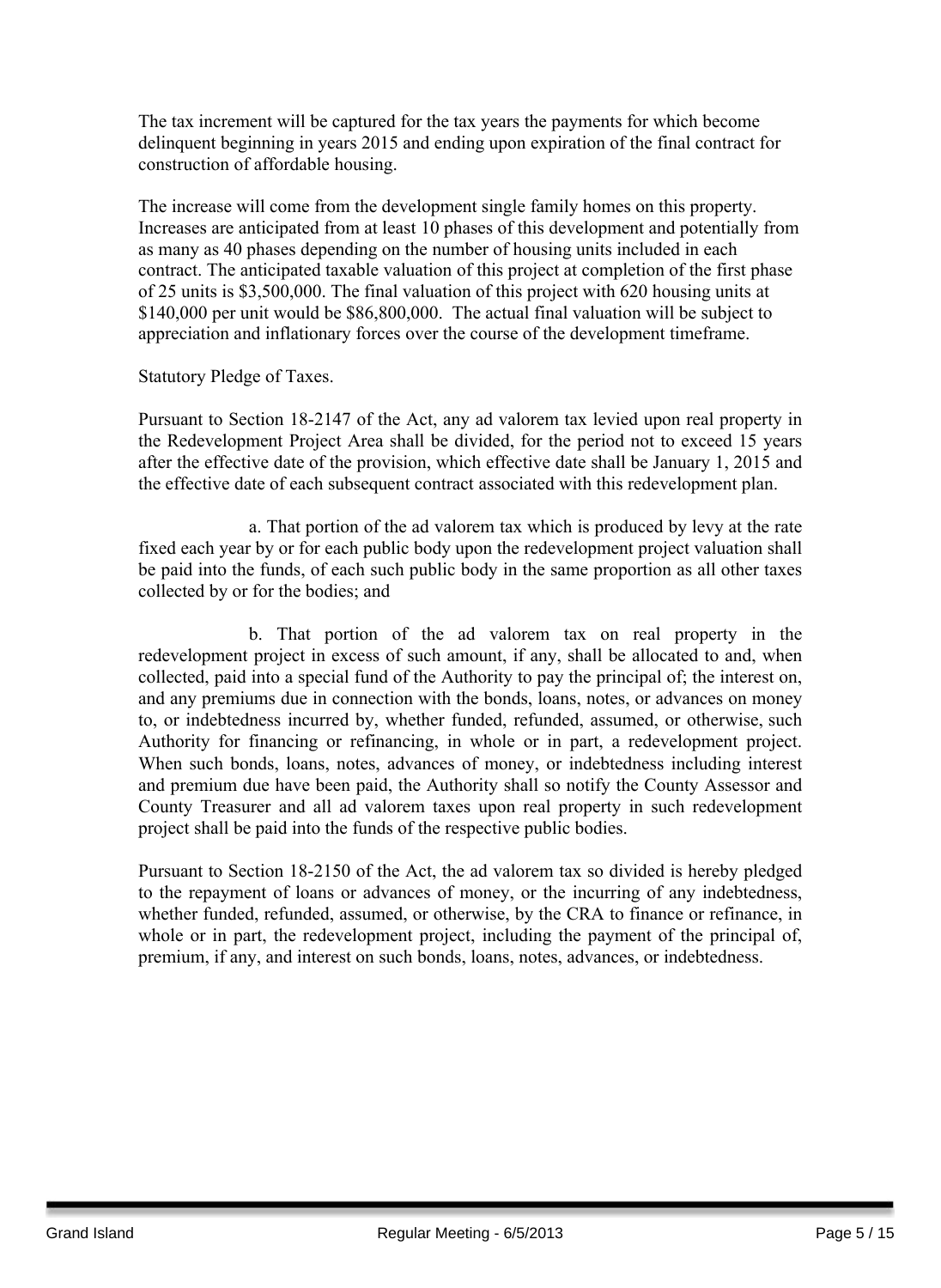Redevelopment Plan Amendment Complies with the Act:

The Community Development Law requires that a Redevelopment Plan and Project consider and comply with a number of requirements. This Plan Amendment meets the statutory qualifications as set forth below.

#### **1. The Redevelopment Project Area has been declared blighted and substandard by action of the Grand Island City Council on May 14, 2013. [§18-2109] Such declaration was made after a public hearing with full compliance with the public notice requirements of §18-2115 of the Act.**

#### **2. Conformation to the General Plan for the Municipality as a whole. [§18-2103 (13) (a) and §18-2110]**

Grand Island adopted a Comprehensive Plan on July 13, 2004. This redevelopment plan amendment and project are consistent with the Comprehensive Plan, in that no changes in the Comprehensive Plan elements are intended. This plan merely provides funding for the developer to purchase the property and install the required public infrastructure needed to develop the property in a manner consistent with the comprehensive plan and previously approved development plans.

3. The Redevelopment Plan must be sufficiently complete to address the following items: [§18-2103(13) (b)]

#### *a. Land Acquisition:*

This Redevelopment Plan Area #12 provides for real property acquisition. There is no proposed acquisition by the authority. The developer is proposing acquire the property subject to the approval of this redevelopment plan and the approval of the first TIF contract.

#### *b. Demolition and Removal of Structures:*

The project to be implemented with this plan amendment does not call for the demolition and removal of any existing structures.

#### *c. Future Land Use Plan*

See the attached map from the 2004 Grand Island Comprehensive Plan. The site is planned for residential use consistent with R2 zoning district and the approved preliminary and final plats for this site. [§18-2103(b) and §18-2111] The attached map also is an accurate site plan of the area after redevelopment. [§18-2111(5)]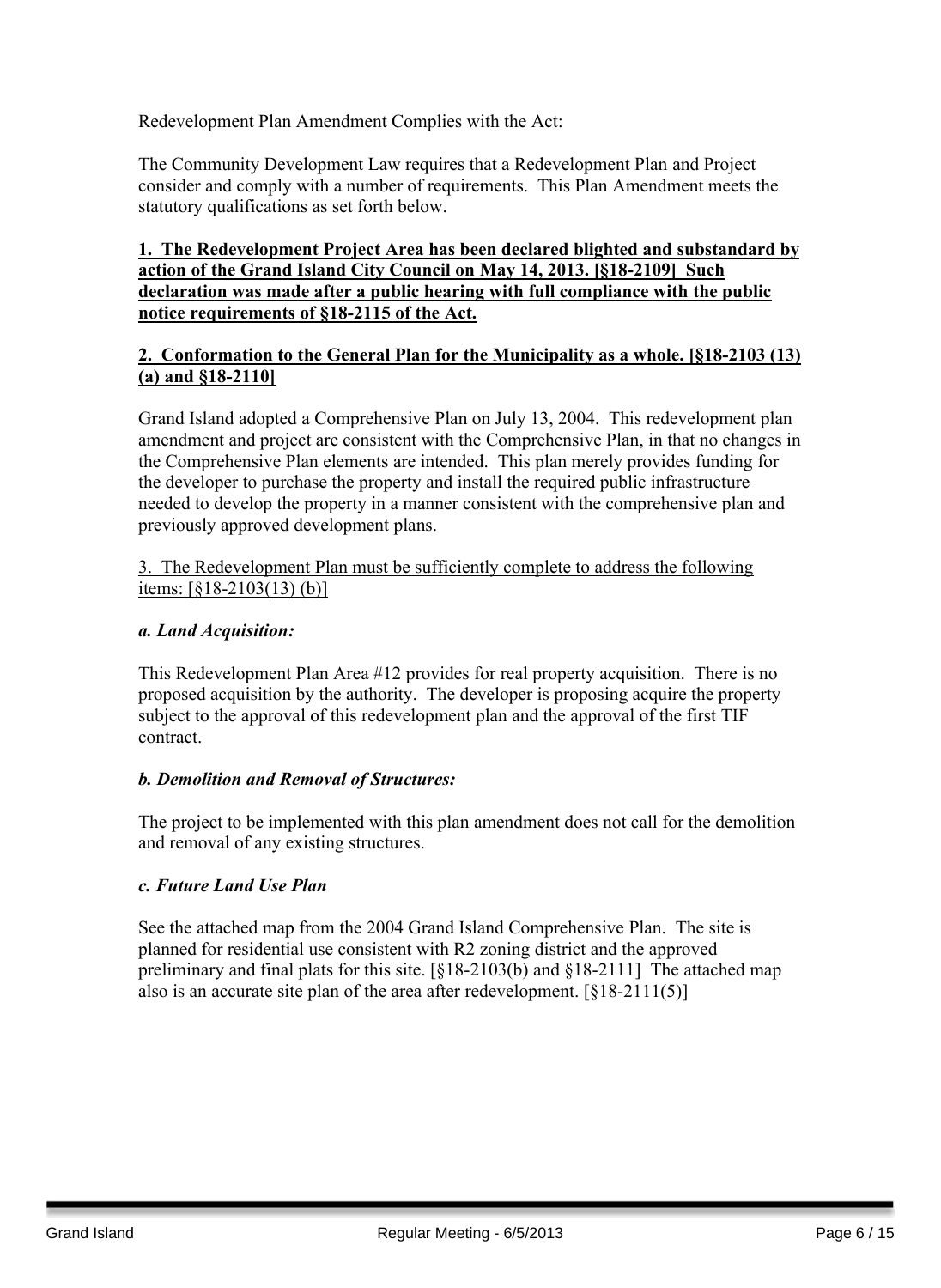

City of Grand Island Future Land Use Map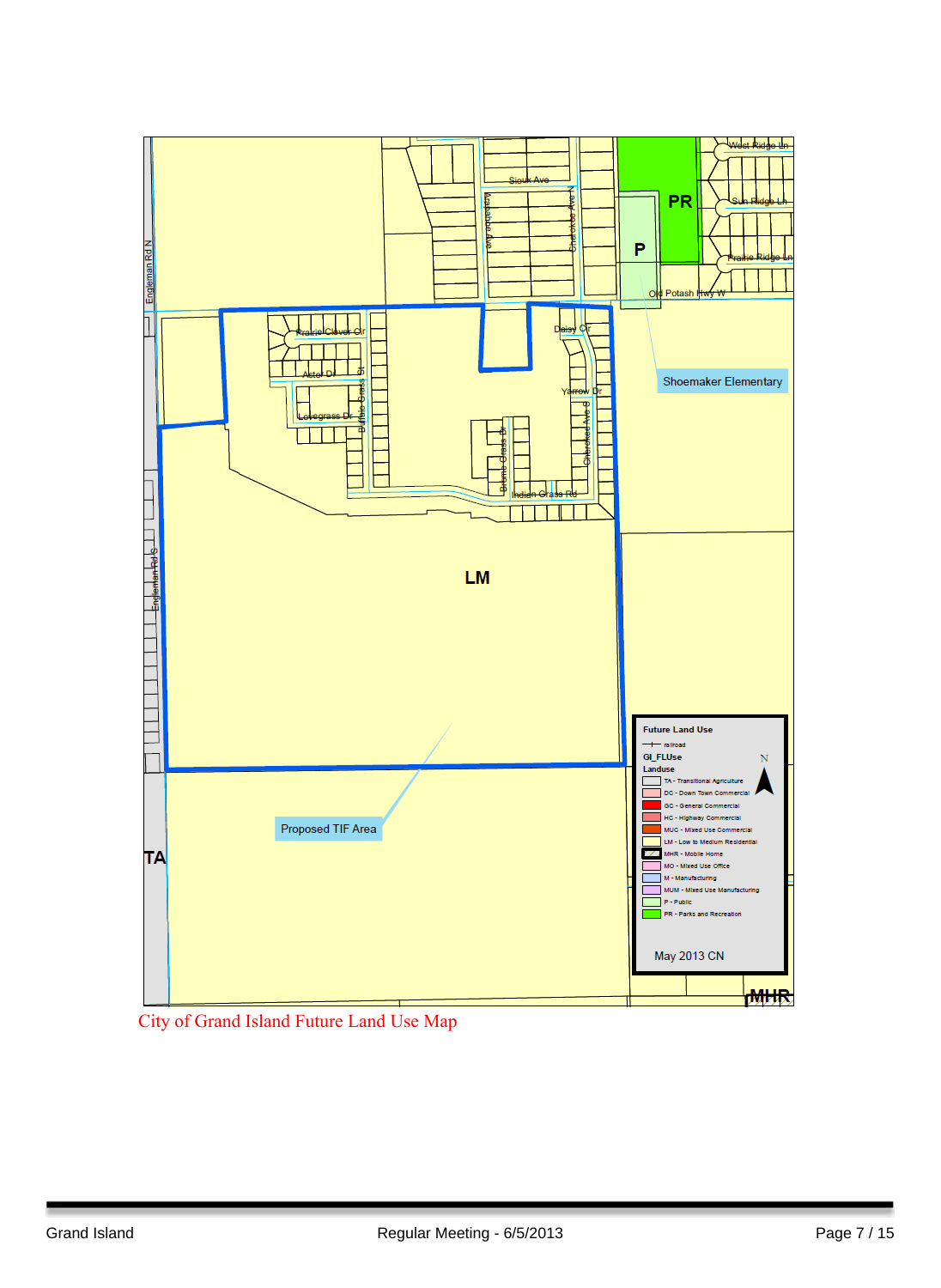#### *d. Changes to zoning, street layouts and grades or building codes or ordinances or other Planning changes.*

The area is zoned R2 Low Density Residential. No zoning changes are anticipated with this project. Additional streets will be constructed in a manner consistent with the approved preliminary and final plats for the property. No changes are anticipated in street layouts or grades. No changes are anticipated in building codes or ordinances. Nor are any other planning changes contemplated. The single family residential is permitted in the current zoning district.  $\lceil \xi \cdot 18 - 2103 \cdot (b) \rangle$  and  $\lceil \xi \cdot 18 - 2111 \rceil$ 

#### *e. Site Coverage and Intensity of Use*

The R2 zoning district allows for the development of 1 dwelling unit per 6000 square foot of lot area. The platted and proposed lots are more than 6000 square feet in size but less than the 12,000 square feet that would be required for a 2 family dwelling. [§18- 2103(b) and §18-2111]

## *f. Additional Public Facilities or Utilities*

This site has full service to municipal utilities. No utilities would be impacted by the development. Water and sewer will need to be extended throughout the site. Extension of utilities is one of the planned uses for Tax Increment Financing.

Electric, gas, phone and cable utilities will be extended through the site as necessary to serve the development through agreements between those providers and the developer.

No other utilities would be impacted by the development. [§18-2103(b) and §18-2111]

#### **4. The Act requires a Redevelopment Plan provide for relocation of individuals and families displaced as a result of plan implementation.**

This property is in private ownership. Most of it is vacant property used for farming or with vacant residential lots in place. No individuals or families will be relocated as a result of this project. Additional housing will be created by the project. [§18-2103.02]

#### **5. No member of the Authority, nor any employee thereof holds any interest in any property in this Redevelopment Project Area. [§18-2106]**

Barry Sandstrom and Tom Gdowski, members of the CRA Board do not hold any interest in this property but work for Home Federal Bank and Equitable Bank in Grand Island and may be involved in the financing of this project or houses sold within the project.

#### **6. Section 18-2114 of the Act requires that the Authority consider:**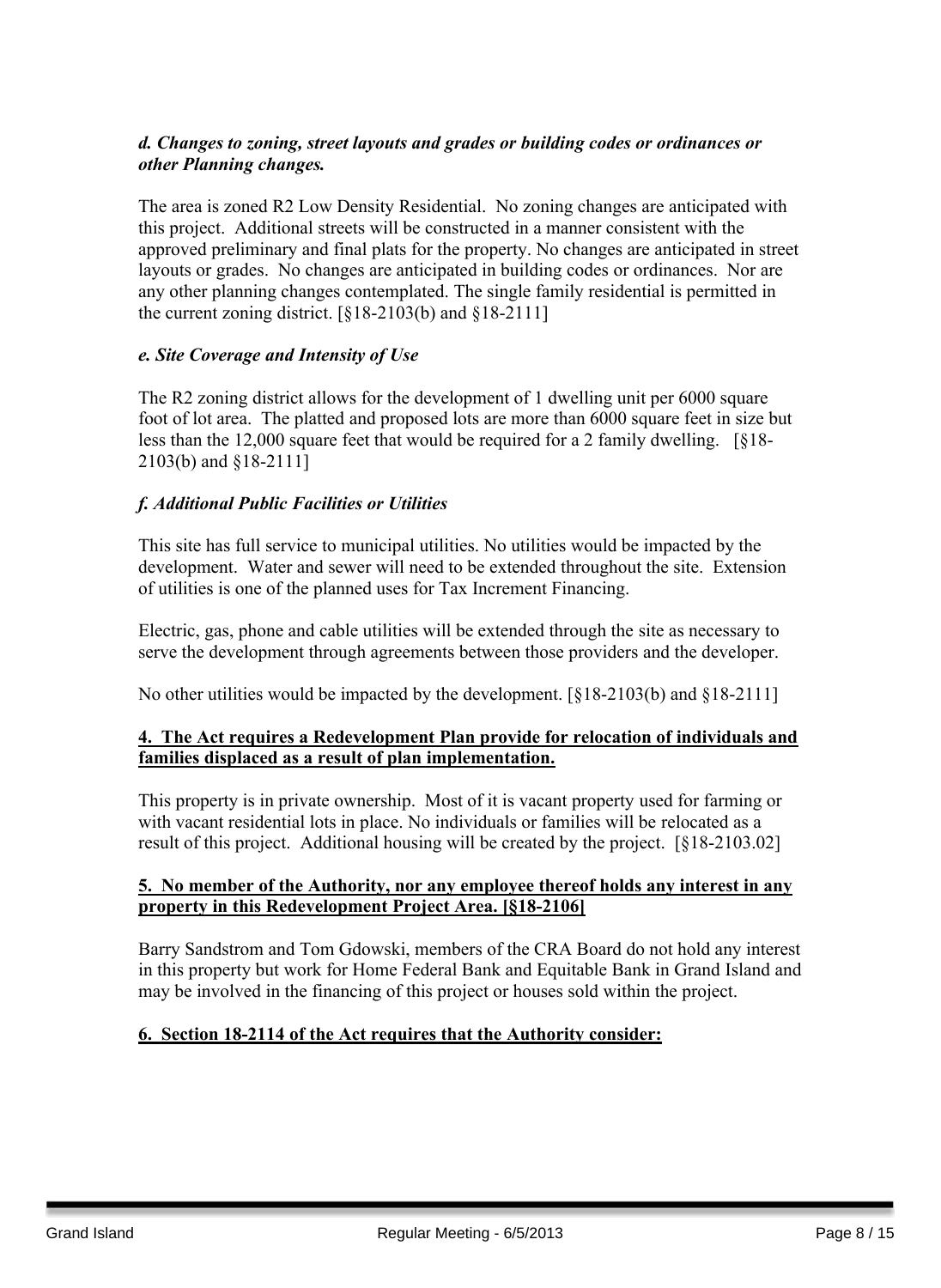#### *a. Method and cost of acquisition and preparation for redevelopment and estimated proceeds from disposal to redevelopers.*

The developer has secured options on the entire site with the exception of the 5 lots that are currently occupied with houses from the first developer. The developer is estimating the costs TIF eligible activities as shown below:

| <b>Cost for Tax Increment Financing Eligible Activities</b> |           |           |
|-------------------------------------------------------------|-----------|-----------|
|                                                             |           |           |
| Architecture and Engineering                                |           | 225,000   |
| Financing                                                   |           | 2,645,377 |
| land                                                        |           | 2,650,000 |
| Legal                                                       |           | 125,000   |
| Contingency                                                 |           | 185,176   |
| Finish Existing Paving & Storm                              |           | 46,487    |
| Move Electric Service Line                                  |           | 10,000    |
| <b>Private Park</b>                                         |           |           |
| Paved and Fenced Parking/Storage                            |           | 325,000   |
|                                                             |           |           |
| <b>Infrastructure Phase 1</b>                               |           |           |
| <b>Sanitary Sewer</b>                                       | 515,700   |           |
| Watermain                                                   | 415,558   |           |
| Paving and Storm                                            | 1,999,877 |           |
| Storm Sewer to North Road                                   | 363,693   |           |
| <b>Subtotal</b>                                             |           | 3,294,827 |
|                                                             |           |           |
|                                                             |           |           |
|                                                             |           |           |
| <b>Total Eligible Expenses</b>                              |           | 9,506,867 |

**No property will be transferred to redevelopers by the Authority. The developer will provide and secure all necessary financing.**

## *b. Statement of proposed method of financing the redevelopment project.*

The developer will provide all necessary financing for the project. The Authority will assist the project by granting an estimated sum of \$9,495,000 from the proceeds of the TIF Indebtedness issued by the Authority. This indebtedness will be repaid from the Tax Increment Revenues generated from the project. TIF revenues shall be made available to repay the original debt and associated interest after January 1, 2015 for a period that may extend through 15 years from the date of the final contract for this project. This project will be phased with multiple contracts. It is anticipated that 1 or 2 contracts for continued work will be approve annually by the CRA.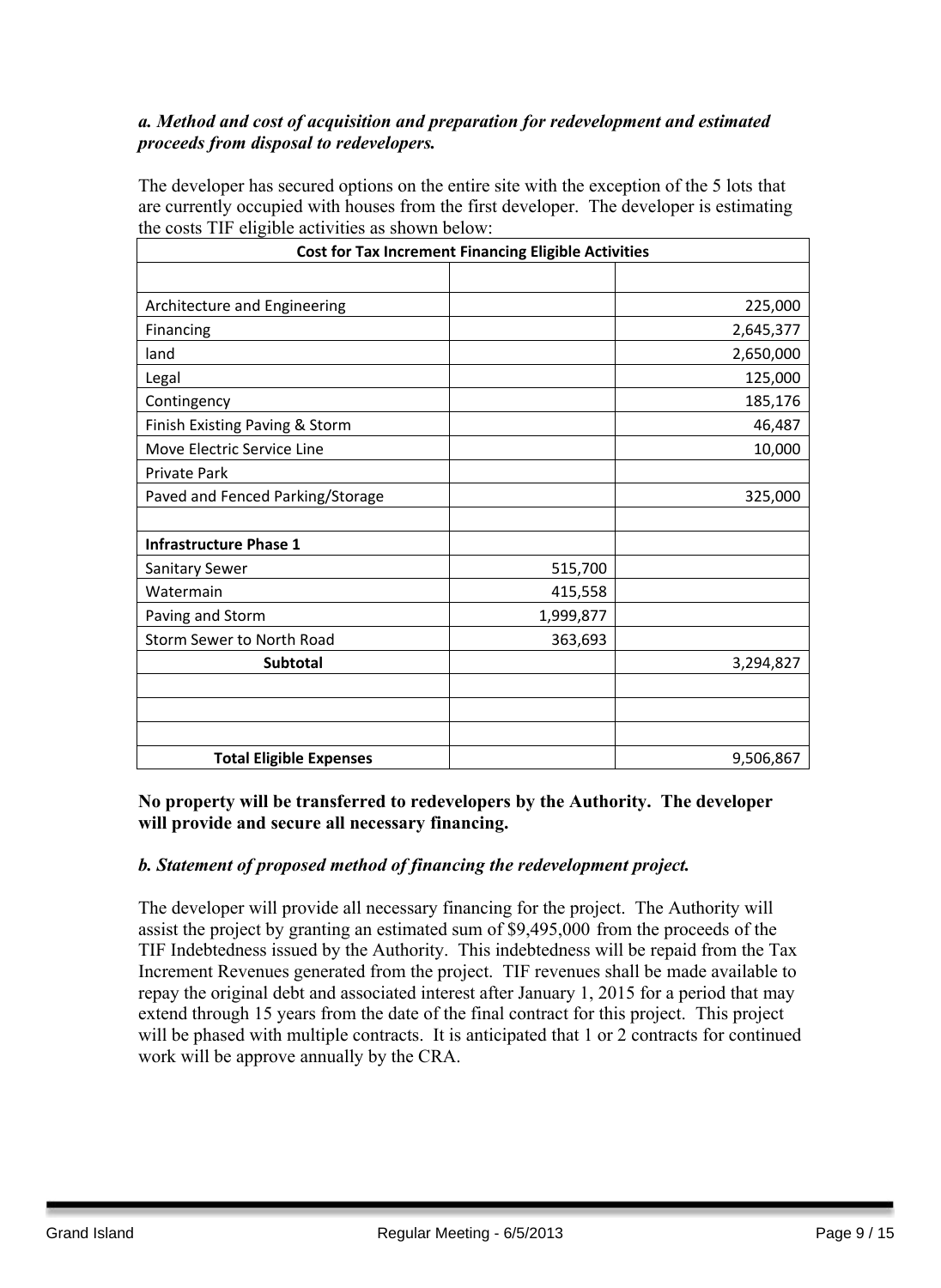#### *c. Statement of feasible method of relocating displaced families.*

No families will be displaced as a result of this plan.

#### **7. Section 18-2113 of the Act requires:**

Prior to recommending a redevelopment plan to the governing body for approval, an authority shall consider whether the proposed land uses and building requirements in the redevelopment project area are designed with the general purpose of accomplishing, in conformance with the general plan, a coordinated, adjusted, and harmonious development of the city and its environs which will, in accordance with present and future needs, promote health, safety, morals, order, convenience, prosperity, and the general welfare, as well as efficiency and economy in the process of development, including, among other things, adequate provision for traffic, vehicular parking, the promotion of safety from fire, panic, and other dangers, adequate provision for light and air, the promotion of the healthful and convenient distribution of population, the provision of adequate transportation, water, sewerage, and other public utilities, schools, parks, recreational and community facilities, and other public requirements, the promotion of sound design and arrangement, the wise and efficient expenditure of public funds, and the prevention of the recurrence of insanitary or unsafe dwelling accommodations or conditions of blight.

The Authority has considered these elements in proposing this Plan Amendment. This amendment, in and of itself will promote consistency with the Comprehensive Plan, in that it will allow for development consistent with the future land use plan for the City of Grand Island and the previously approved development of this site. The development of single family residential on this property is consistent with the property development along the north side of Old Potash Highway. This will have the intended result of preventing recurring elements of unsafe buildings and blighting conditions such as incomplete infrastructure.

#### **8. Time Frame for Development**

Development of this project is anticipated to begin in September 2013. Infrastructure for phase 1 of the development, including finishing the original platted subdivision and completing streets and utilities for the first 239 lots is expected to be complete by January 1, 2015. The developer expects to complete between 15 and 30 affordable single family dwelling units each year until completion of the subdivision. Expected completion of this project will occur sometime between 2034 and 2054. Excess valuation should be available for this project beginning with the 2015 tax year.

#### **9. Justification of Project**

The housing vacancy rate in Grand Island has been hovering between 2% and 3% since at least 2000 Since the late 1980's, every housing study done in Grand Island has indicated a lack of housing and housing options in Grand Island. The market is providing for houses in the \$200,000 plus price range and 210 market rate apartments are currently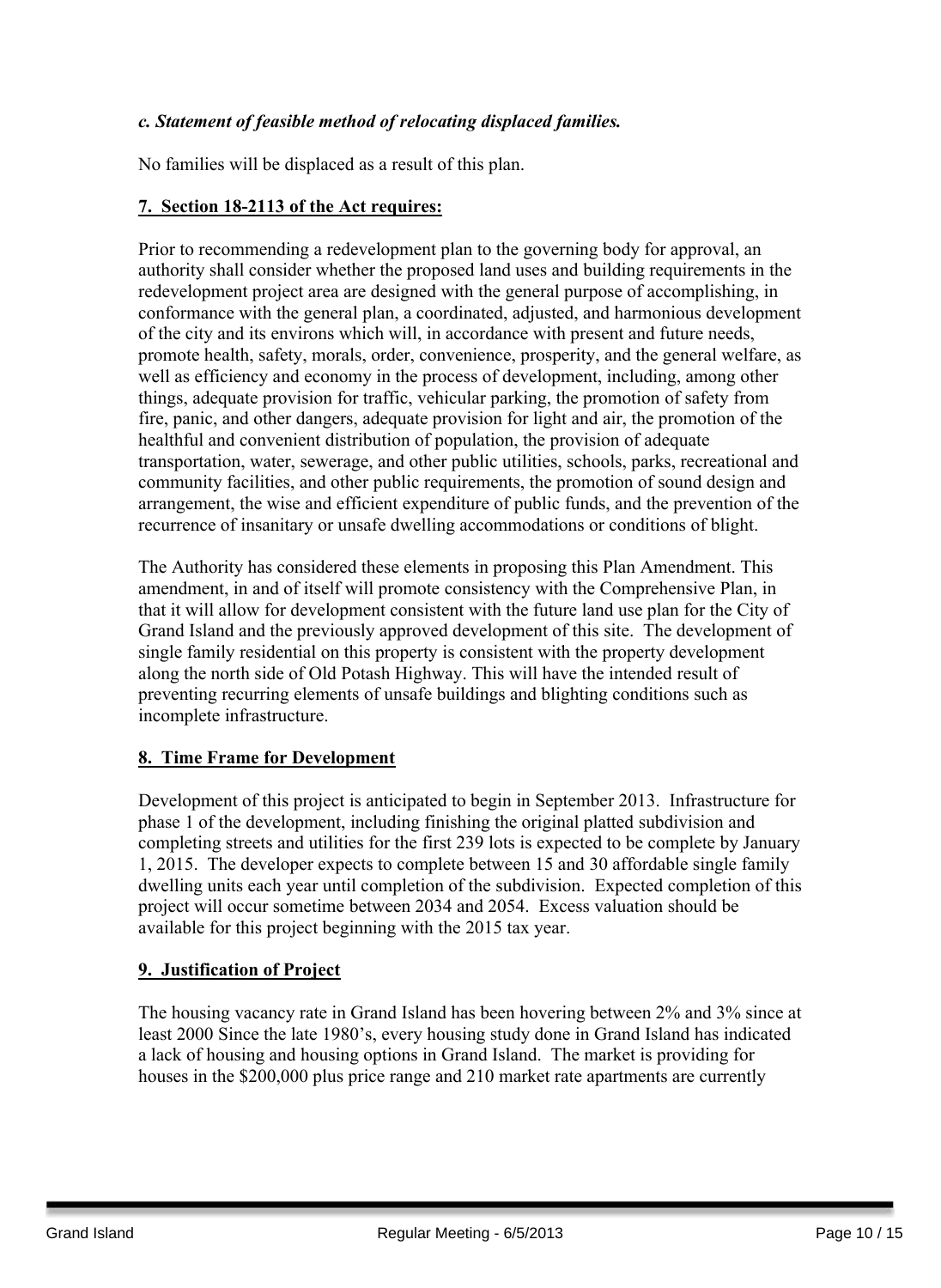under construction with plans for upwards of 450 new market rate apartments. Providers of elderly housing supported by Low Income Housing Tax Credits all have waiting lists and applications for new projects are submitted to NIFA every year.

As of today (May 20, 2013), there are less than 135 housing units (single family and condominium) on the market based on the Multiple Listing Service, at all price ranges. Grand Island has almost 13,000 single family housing units, so approximately 1% of the total units are currently available.

The projected price range of the houses to be built with this project puts them within the reach of people earning a family income of \$16 an hour and above. This price puts these houses within reach of people working at JBS Swift, many of the retail stores in the community, incoming teacher and many others that have trouble finding housing in Grand Island. A family at or even below the 2011 household income in Grand Island could afford to buy one of these houses while they could not afford the new construction that is happening at market rate. The cost to develop lots in Grand Island, even the smaller lots that are proposed in this subdivision makes the development and sale of houses in this price range prohibitive without some kind of public private partnership.

**10. Cost Benefit Analysis** Section 18-2113 of the Act, further requires the Authority conduct a cost benefit analysis of the plan amendment in the event that Tax Increment Financing will be used. This analysis must address specific statutory issues.

#### *(a) Tax shifts resulting from the approval of the use of Tax Increment Financing;*

The redevelopment project area currently is not currently valued for property tax assessment as it is owned by the U.S. Government and not subject to property taxes. The proposed development of these houses will result in an estimated additional \$86,800,000 of taxable valuation based on an initial 2013 sale price of homes at \$140,000. No tax shifts are anticipated from the project. The project creates additional valuation that will support taxing entities for life of those homes after the completion of the TIF contract.

#### *(b) Public infrastructure and community public service needs impacts and local tax impacts arising from the approval of the redevelopment project;*

No additional public service needs have been identified. Existing water and waste water facilities will need to be extended through the site but have sufficient capacity to support the development. The electric utility has sufficient capacity to support the development. This development will have an impact on the Grand Island School system as it will likely result in increased attendance at all grade levels. The Grand Island Public School system has indicated that they can absorb the anticipated increase in student population if the development occurs at a rate that does not exceed 25 to 30 dwelling units per year. Fire and police protection are available and should not be impacted by this development.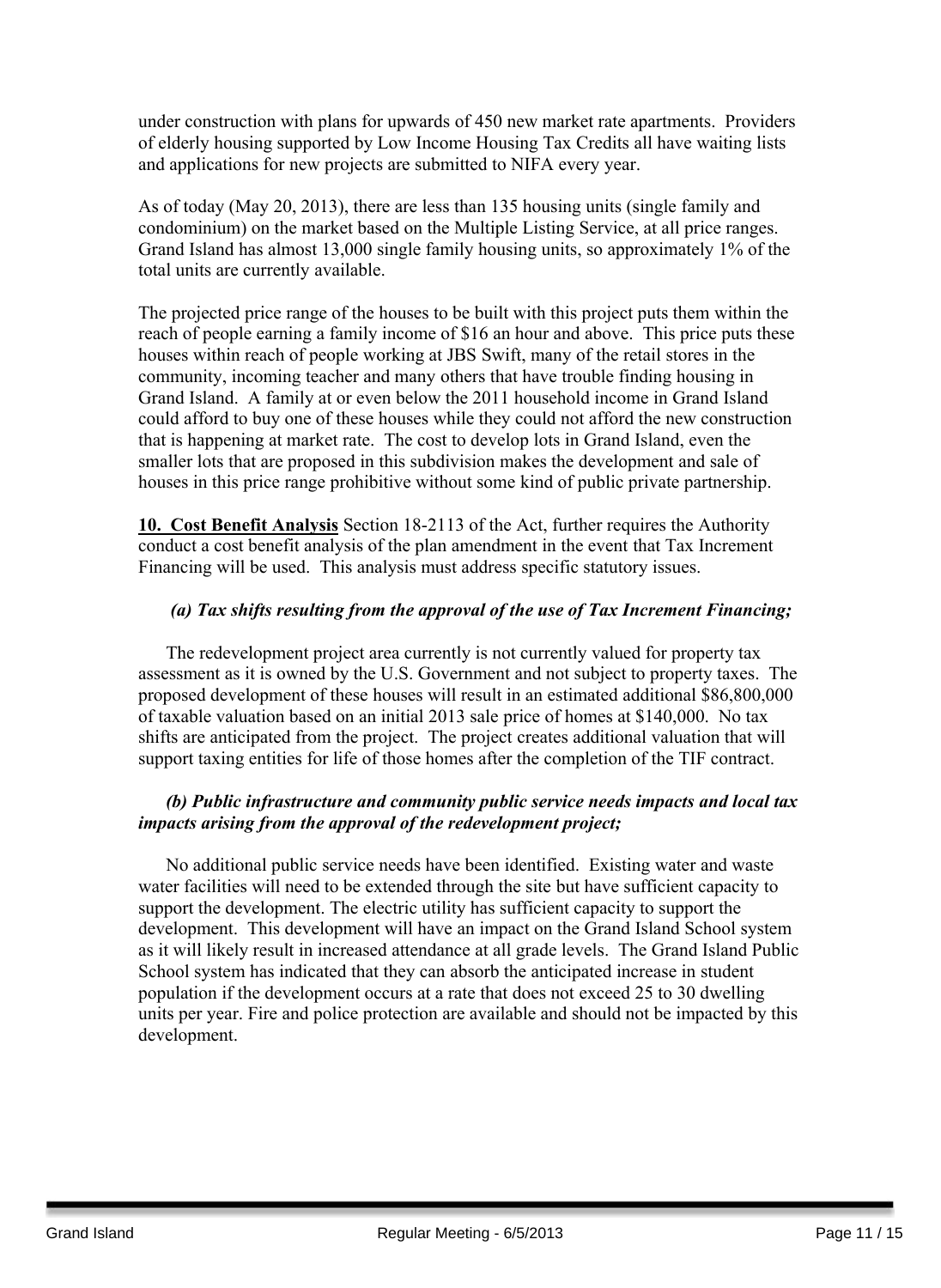#### *(c) Impacts on employers and employees of firms locating or expanding within the boundaries of the area of the redevelopment project;*

The proposed facility will provide jobs for persons employed by the contractors that will be involved with the project. In 2008 the National Association of Home Builders estimated the impacts of each single family home built in a community at 3.05 FTE's. (Emrath, 2008). Using that number and an estimated construction schedule of between 15 and 30 units per year, this project is the equivalent of a manufacturing facility plannign to be in operation for between 20 and 40 years with an employee base of between 45.75 FTE's to 96.5 FTE's. This project will also supply housing at a price point that is affordable to those at or below the median income in Grand Island. The median income in Grand Island for 2011 according to the U.S. Census is \$50,695.

#### *(d) Impacts on other employers and employees within the city or village and the immediate area that are located outside of the boundaries of the area of the redevelopment project; and*

This should not have any measurable negative impacts on other employers or employees in the city.

#### *(e) Any other impacts determined by the authority to be relevant to the consideration of costs and benefits arising from the redevelopment project.*

This will provide housing for residents of Grand Island in a much needed price range that is not being provided by the housing market. The average price of new homes constructed in Grand Island in 2011 was \$209,970, in 2012 it was \$222,593 and so far in 2013 the average selling price of a new home is \$232,900. In order to purchase a home for \$232,900 a household income of \$63,502 is required based on a 4% loan with a 5% down payment and 30% housing to income ratio. The proposed project will positively impact persons at or below the median income level within the City of Grand Island.

#### **Time Frame for Development**

Development of this project is anticipated to begin in September 2013. Infrastructure for phase 1 of the development, including finishing the original platted subdivision and completing streets and utilities for the first 239 lots is expected to be complete by January 1, 2015. The base tax year should be calculated beginning in 2014 and each subsequent contract should be set in the year during which it is anticipated construction on the houses will begin. The developer expects to complete between 15 and 30 affordable single family dwelling units each year until completion of the subdivision. Expected completion of this project will occur sometime between 2034 and 2054. Excess valuation should be available for this project beginning with the 2015 tax year. Excess valuation will be used to pay the TIF Indebtedness issued by the CRA per each contract between the CRA. Contract periods shall not exceed 15 years. The amount of TIF excess distributed shall not exceed the actual cost of the TIF eligible expenses incurred for this project including acquisition, streets, storm sewer, sanitary sewer, water, other necessary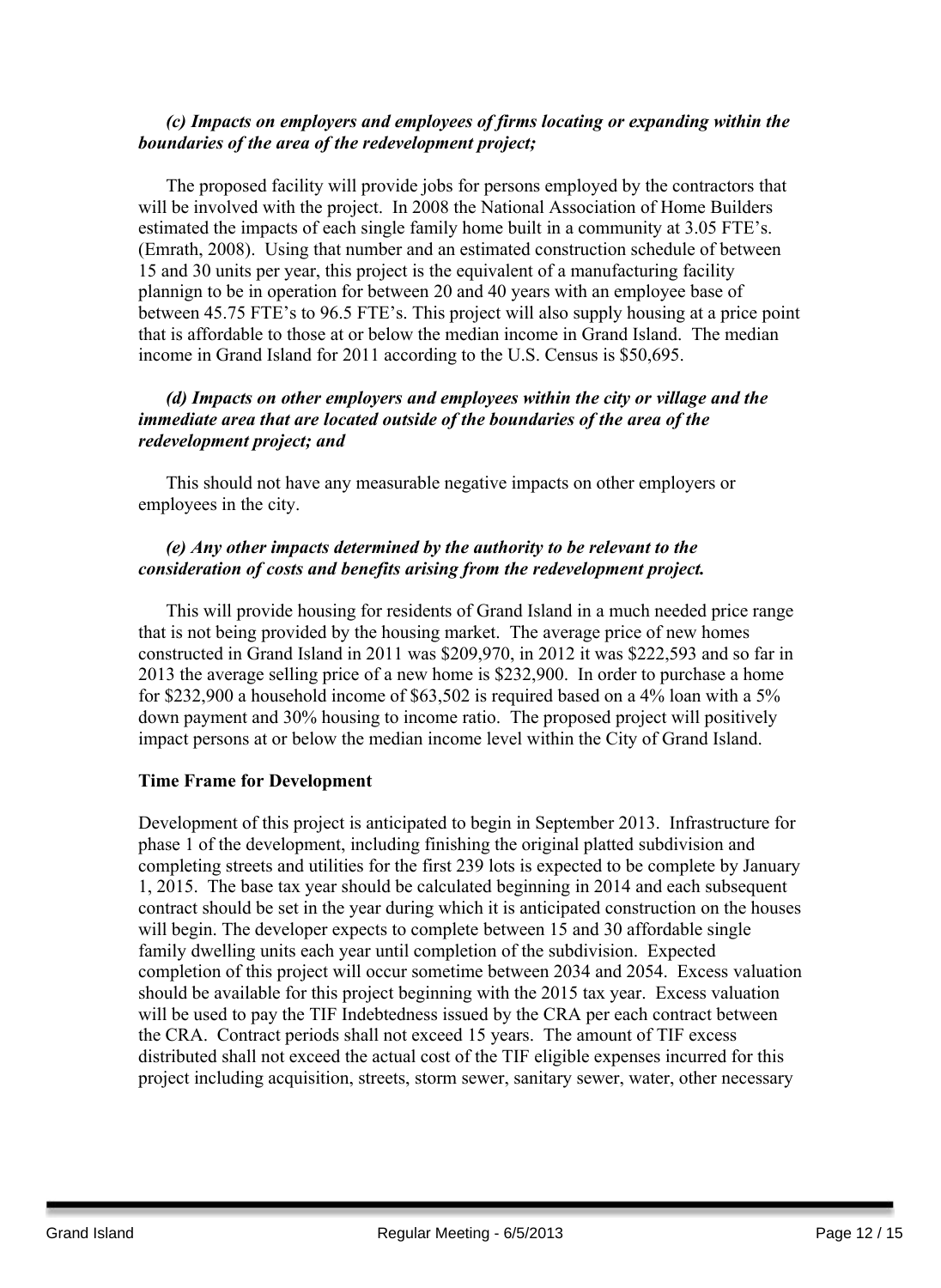utilities, engineering, architecture and surveying, legal fees and interest on money borrowed for those expenses.

## **See Attached Building Plans (with TIF application)**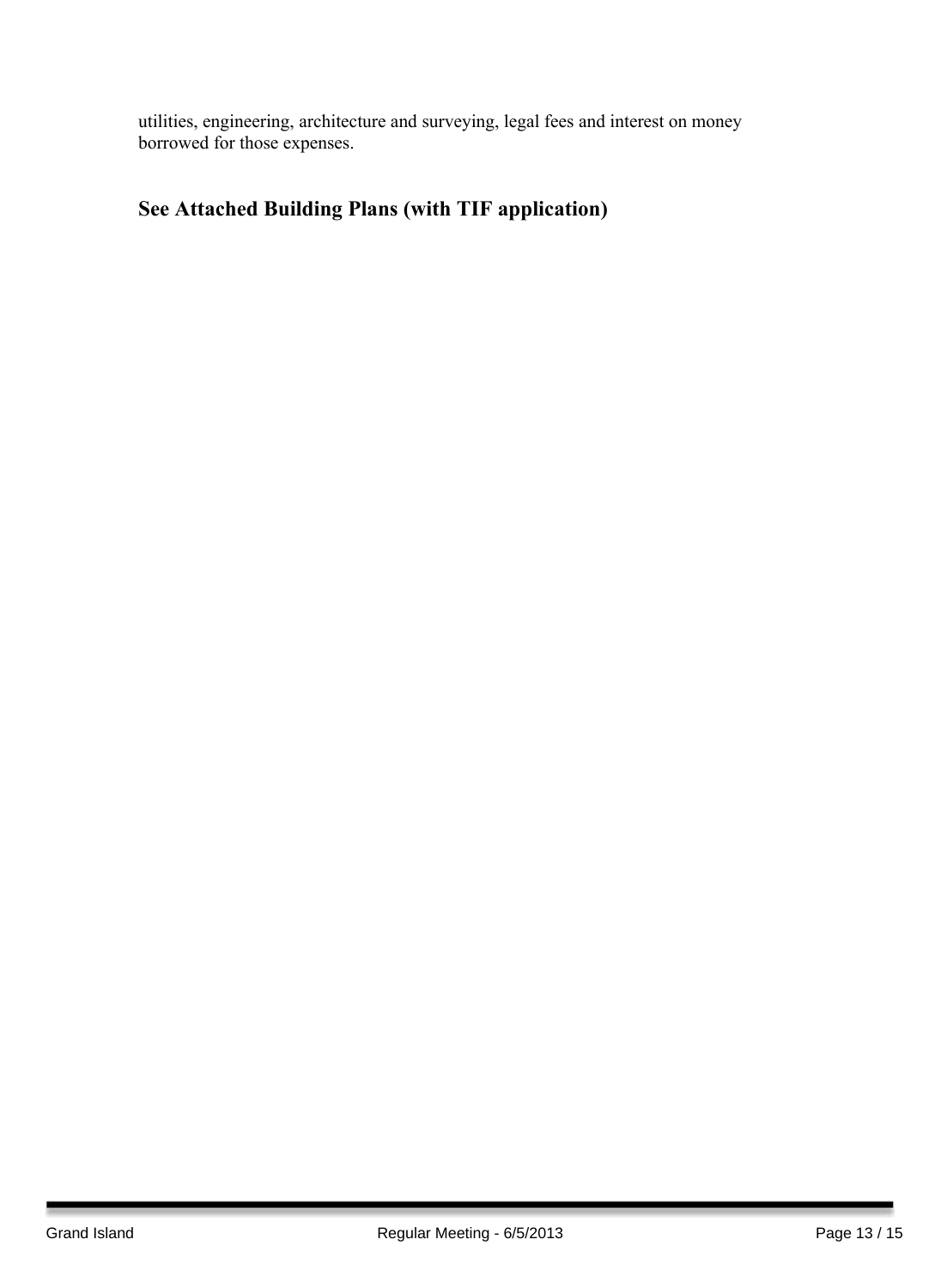#### **Resolution Number 2013-06**

#### **HALL COUNTY REGIONAL PLANNING COMMISSION**

#### **A RESOLUTION RECOMMENDING APPROVAL OF A SITE SPECIFIC REDEVELOPMENT PLAN OF THE CITY OF GRAND ISLAND, NEBRASKA; AND APPROVAL OF RELATED ACTIONS**

**WHEREAS**, the Chairman and Board of the Community Redevelopment Authority of the City of Grand Island, Nebraska (the **"Authority"**), referred that certain Redevelopment Plan to the Hall County Regional Planning Commission, (the "**Commission"**) a copy of which is attached hereto as Exhibit "A" for review and recommendation as to its conformity with the general plan for the development of the City of Grand Island, Hall County, Nebraska, pursuant to Section 18-2112 of the Community Development Law, Chapter 18, Article 21, Reissue Revised Statutes of Nebraska, as amended (the **"Act"**); and

**WHEREAS**, the Commission has reviewed said Redevelopment Plan as to its conformity with the general plan for the development of the City of Grand Island, Hall County;

#### **NOW, THEREFORE, BE IT RESOLVED BY THE HALL COUNTY REGIONAL PLANNING COMMISSION AS FOLLOWS**:

**Section 1.** The Commission hereby recommends approval of the Redevelopment Plan.

**Section 2.** All prior resolutions of the Commission in conflict with the terms and provisions of this resolution are hereby expressly repealed to the extent of such conflicts.

**Section 3.** This resolution shall be in full force and effect from and after its passage as provided by law.

**DATED:** 2013.

#### **HALL COUNTY REGIONAL PLANNING COMMISSION**

| $\sim$ $\sim$<br>Δ<br>$\sim$ 2 $\sim$<br>ີ | .<br>. .    |
|--------------------------------------------|-------------|
|                                            | ~·<br>hair! |

By:  $\frac{\text{c}}{\text{c}}$ **Secretary**